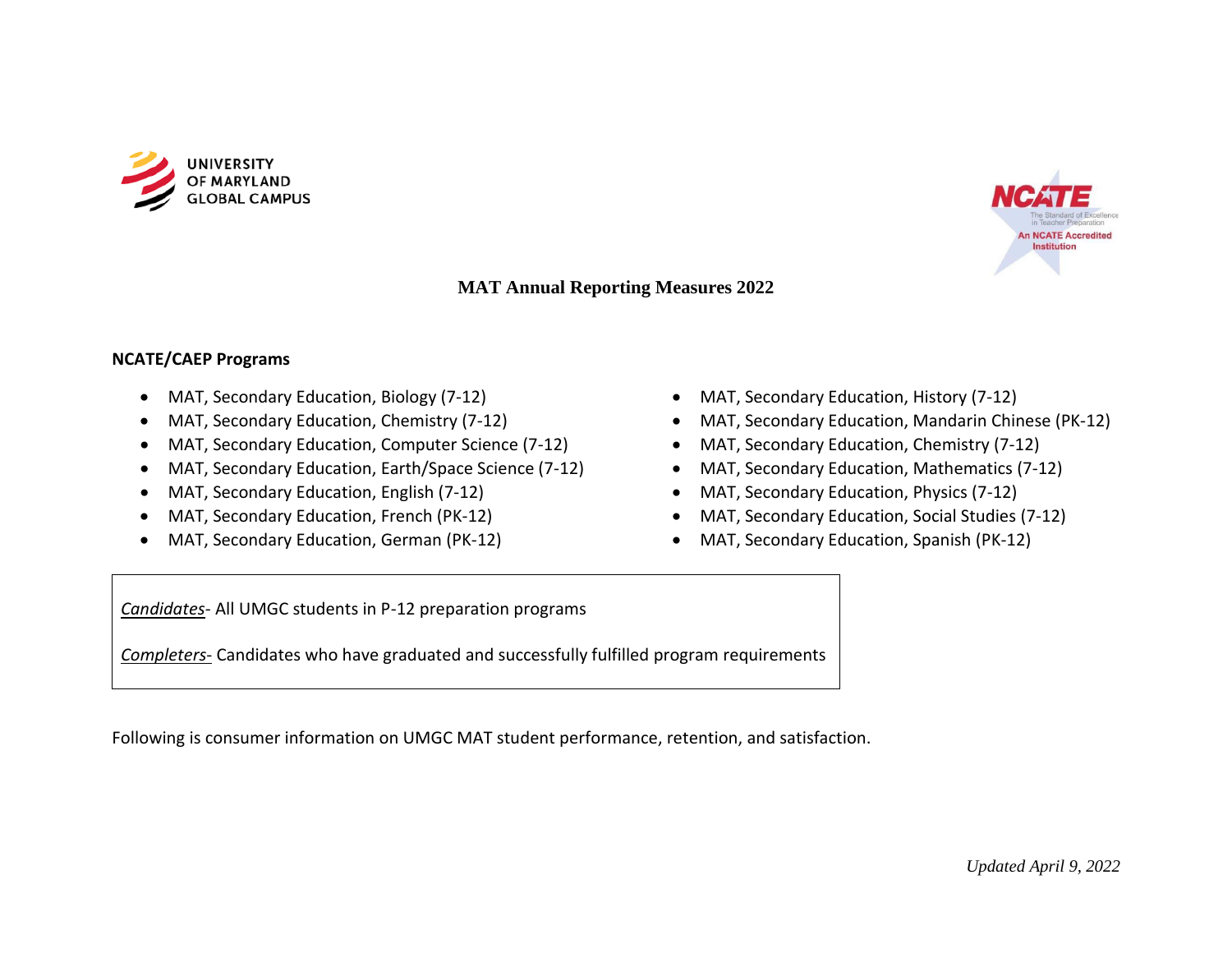## **Measure 1: Impact on P-12 learning and development (Component 4.1)**

#### **Applicant Content Specific Coursework and GPA**

The content knowledge of UMGC MAT is demonstrated multiple times across their student lifespan. The admission criteria include at least 30 credits in their content area with a GPA of at least 2.75. By using the following transcript review templates, department staff thoroughly audit applicants' transcripts to ensure that they meet the requisite credit requirements and have the content area expertise for the certification area. Table 1 illustrates the average GPA for accepted students.

|  |  |  | Table 1. Grade Point Average in Content Coursework for Admitted Students |
|--|--|--|--------------------------------------------------------------------------|
|--|--|--|--------------------------------------------------------------------------|

|               |             | AY 2018-2019   |                  |             | AY 2019-2020 |                  | AY 2020-2021 |             |                  |  |
|---------------|-------------|----------------|------------------|-------------|--------------|------------------|--------------|-------------|------------------|--|
|               | <b>Mean</b> | <b>SD</b>      | $\boldsymbol{N}$ | <b>Mean</b> | <b>SD</b>    | $\boldsymbol{N}$ | <b>Mean</b>  | <b>SD</b>   | $\boldsymbol{N}$ |  |
| Biology       | 3.50        | .50            | 6                | 3.03        | .34          | 6                | 3.36         | .50         | $\overline{7}$   |  |
| Chemistry     | 3.75        | .64            | $\overline{2}$   | $\ast$      | $\ast$       | $\ast$           | $\ast$       | $\ast$      | $\ast$           |  |
| Comp. Science | $\ast$      | *              | $\ast$           | 3.2         | $\mathbf 0$  | $\mathbf 1$      | 3.55         | .35         | $\overline{2}$   |  |
| Earth/Space   | 3.00        | $\mathbf 0$    | $\overline{2}$   | 3.35        | .49          | $\overline{2}$   | 3.4          | $\mathbf 0$ | $\mathbf{1}$     |  |
| English       | 3.39        | .30            | 8                | 3.47        | .37          | 12               | 3.28         | .43         | 11               |  |
| French        | 3.10        | $\overline{0}$ | $\mathbf{1}$     | $\ast$      | $\ast$       | $\ast$           | $\ast$       | $\ast$      | $\ast$           |  |
| German        | $\ast$      | *              | $\ast$           | $\ast$      | $\ast$       | $\ast$           | $\ast$       | $\ast$      | $\ast$           |  |
| History       | 3.31        | .34            | 11               | 3.71        | .38          | 10               | 3.3          | .40         | $\overline{7}$   |  |
| Man. Chinese  | $\ast$      | *              | $\ast$           | $\ast$      | $\ast$       | $\ast$           | $\ast$       | $\ast$      | $\ast$           |  |
| Mathematics   | 3.32        | .31            | 9                | 3.49        | .39          | $\overline{7}$   | 3.51         | .47         | 5                |  |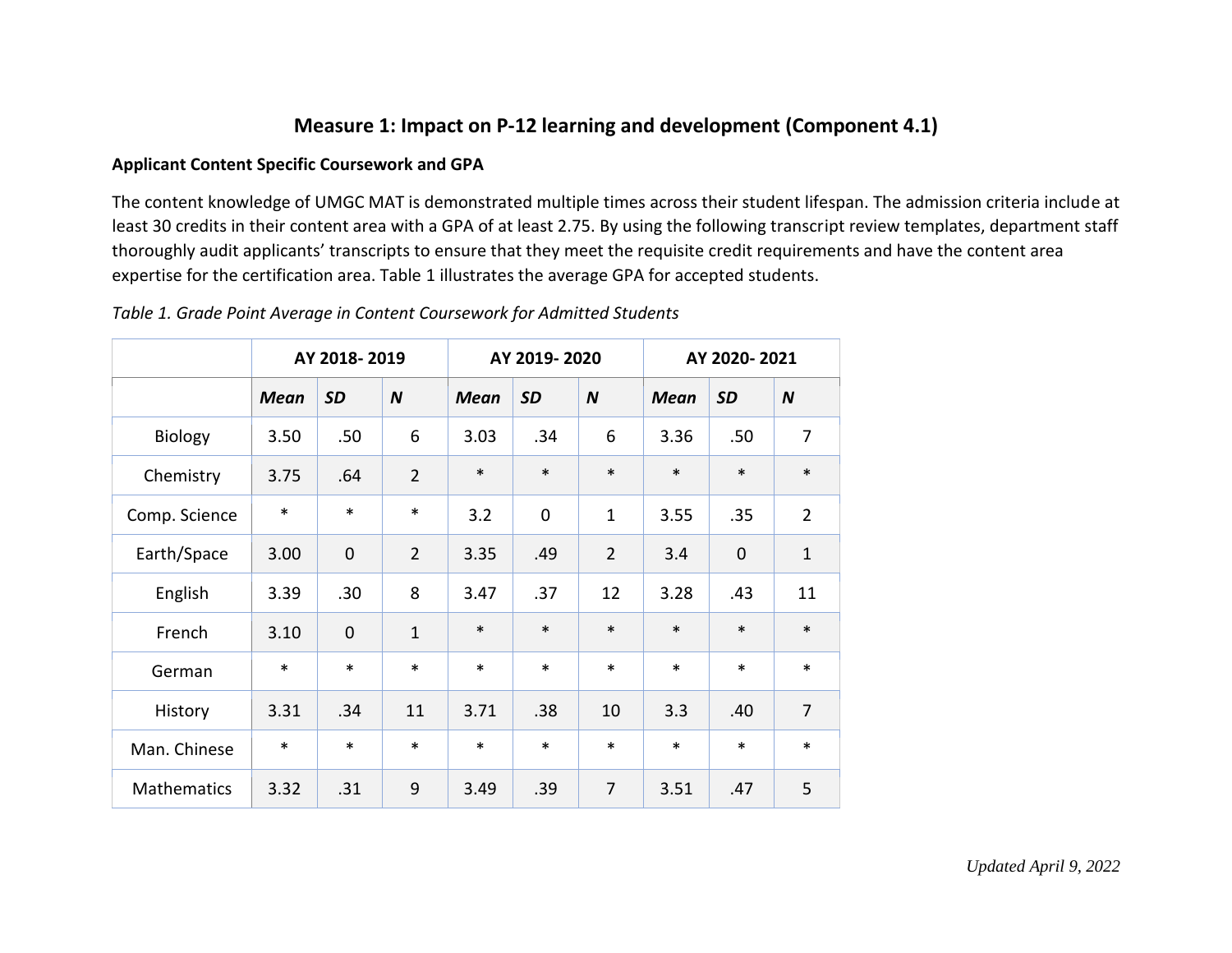| Physics               | 3.80 | 0   |    | 3.30   |        |    | $\ast$ | $\ast$ | $\ast$ |
|-----------------------|------|-----|----|--------|--------|----|--------|--------|--------|
| <b>Social Studies</b> | 3.41 | .26 | 13 | 3.48   | .37    | 13 | 3.56   | .48    |        |
| Spanish               | 3.45 | .63 |    | $\ast$ | $\ast$ | ∗  | $\ast$ | $\ast$ | $\ast$ |
| <b>Average GPA</b>    | 3.39 | .36 | 65 | 3.46   | .39    | 52 | 3.56   | .43    | 38     |

### **Praxis Data**

# *Table 2. Praxis Exam Scores for Graduates 2018- 2021 by Content Area*

|              |      | AY 2018-2019 |                |                  | AY 2019-2020 |             |                  | AY 2020-2021 |                |                  |
|--------------|------|--------------|----------------|------------------|--------------|-------------|------------------|--------------|----------------|------------------|
|              | Min. | <b>Mean</b>  | <b>SD</b>      | $\boldsymbol{N}$ | <b>Mean</b>  | <b>SD</b>   | $\boldsymbol{N}$ | <b>Mean</b>  | <b>SD</b>      | $\boldsymbol{N}$ |
| Biology      | 150  | 161          | 9              | 7                | 178          | 12          | 5                | 157          | $\mathbf 0$    | $\overline{2}$   |
| Chemistry    | 153  | $\ast$       | $\ast$         | $\ast$           | $\ast$       | $\ast$      | $\ast$           | $\ast$       | $\ast$         | $\ast$           |
| Com. Science | 171  | 173          | $\overline{0}$ | $\mathbf{1}$     | $\ast$       | $\ast$      | $\ast$           | $\ast$       | $\ast$         | $\ast$           |
| Earth/Space  | 152  | $\ast$       | $\ast$         | $\ast$           | 181          | $\mathbf 0$ | $\mathbf{1}$     | 158          | $\mathbf 0$    | $\mathbf 1$      |
| English      | 168  | 181          | $\overline{7}$ | 13               | 176          | 8           | 14               | 176          | $\overline{7}$ | 6                |
| French       | 162  | $\ast$       | $\ast$         | $\ast$           | $\ast$       | $\ast$      | $\ast$           | 174          | $\mathbf 0$    | $\mathbf{1}$     |
| German       | 163  | $\ast$       | $\ast$         | $\ast$           | $\ast$       | $\ast$      | $\ast$           | $\ast$       | $\ast$         | $\ast$           |
| History      | 160  | 170          | 8              | 8                | 173          | 14          | 9                | 162          | $\mathbf{1}$   | $\mathbf 1$      |
| Man. Chinese | 165  | $\ast$       | $\ast$         | $\ast$           | $\ast$       | $\ast$      | $\ast$           | $\ast$       | $\ast$         |                  |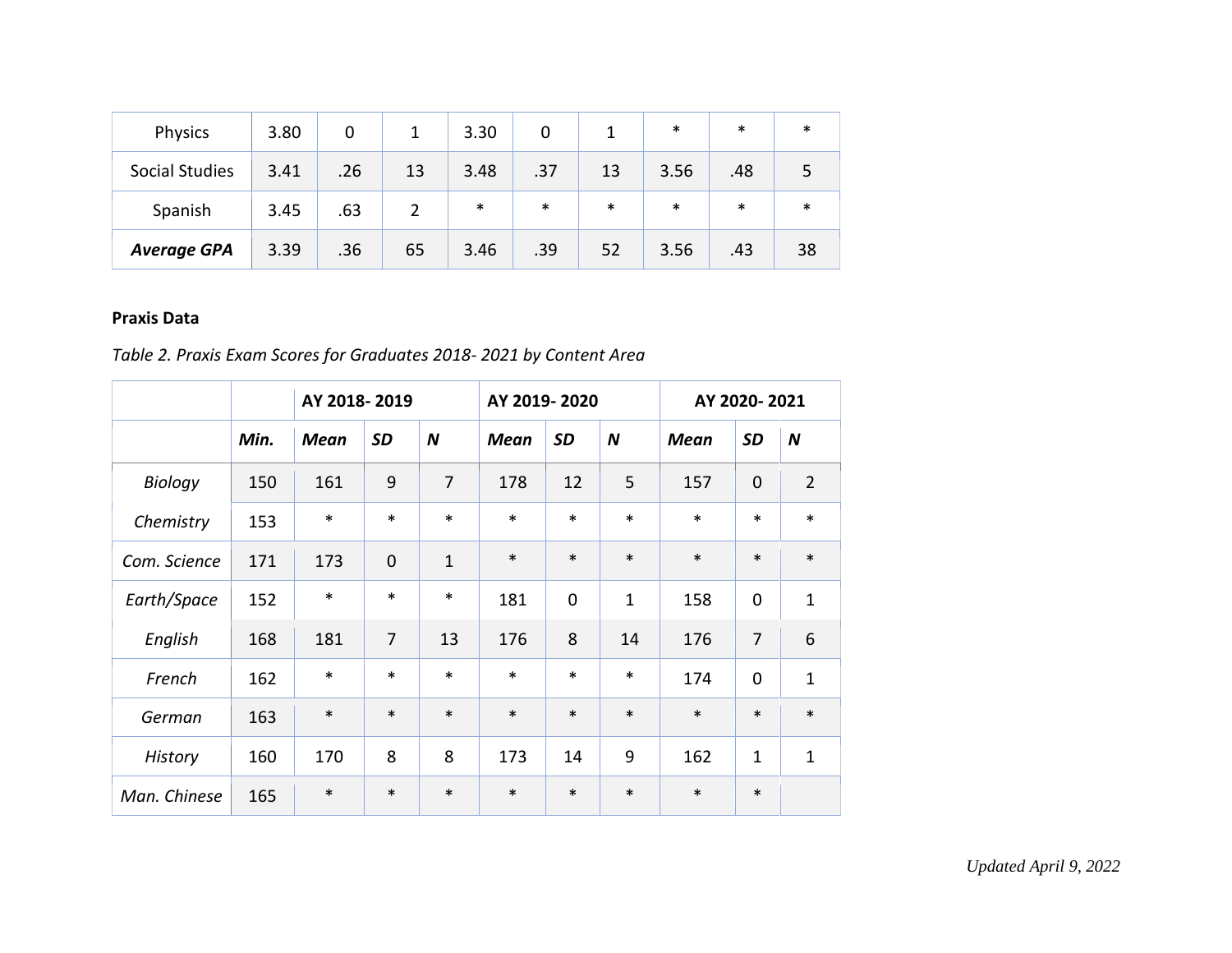|                       |      |             | AY 2018-2019 |        |             | AY 2019-2020 |        | AY 2020-2021 |                |   |
|-----------------------|------|-------------|--------------|--------|-------------|--------------|--------|--------------|----------------|---|
|                       | Min. | <b>Mean</b> | <b>SD</b>    | N      | <b>Mean</b> | <b>SD</b>    | N      | Mean         | <b>SD</b>      | N |
| <b>Mathematics</b>    | 160  | 176         | 0            | 1      | $\ast$      | $\ast$       | $\ast$ | 162          | $\overline{2}$ | 4 |
| <b>Physics</b>        | 143  | $\ast$      | $\ast$       | $\ast$ | 173         | 0            | 1      | $\ast$       | $\ast$         |   |
| <b>Social Studies</b> | 153  | 168         | 18           | 5      | 169         | 11           | 7      | 170          | 12             | 9 |
| Spanish               | 168  | $\ast$      | $\ast$       | $\ast$ | $\ast$      | $\ast$       | $\ast$ | 179          | $\overline{2}$ | 2 |

*Figure 1. Praxis Exam Scores for Graduates (2018- 2021) by Content Area* 

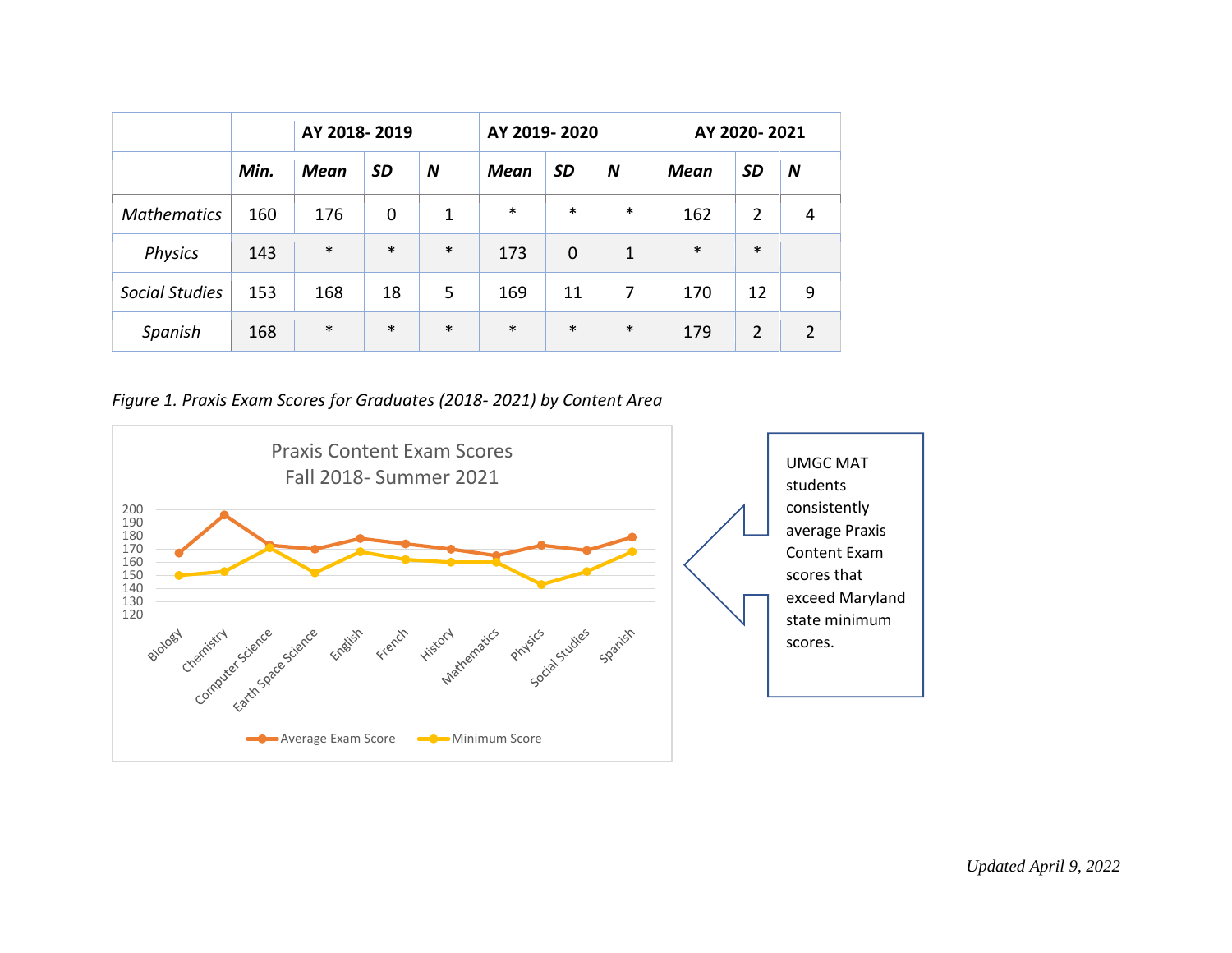### **Internship Observation Rubric Data: Content**

During the formal internship observations, the candidate, mentor teacher, and university supervisors assess candidate content knowledge using observation forms for each content area have been designed to align with standards of the National Council for the Accreditation of Teacher Education (NCATE) Specialized Professional Associations (SPAs).

|                                      |                         | 2018-2019                                    |                         | $2019 - 2020$                                |                         | 2020-2021                                    |  |  |
|--------------------------------------|-------------------------|----------------------------------------------|-------------------------|----------------------------------------------|-------------------------|----------------------------------------------|--|--|
|                                      | # of<br><b>Students</b> | % Highly<br>Proficient/<br><b>Proficient</b> | # of<br><b>Students</b> | % Highly<br>Proficient/<br><b>Proficient</b> | # of<br><b>Students</b> | % Highly<br>Proficient/<br><b>Proficient</b> |  |  |
| Biology*                             | $\overline{7}$          | 77.78%                                       | 5                       | 91.67%                                       | $\overline{2}$          | 77.78%                                       |  |  |
| Chemistry                            | 0                       | $\ast$                                       | $\overline{0}$          | $\ast$                                       | $\mathbf{1}$            | 100%                                         |  |  |
| <b>Computer Science</b>              | $\mathbf{1}$            | 90%                                          | $\mathbf 0$             | $\ast$                                       | $\mathbf 0$             | $\ast$                                       |  |  |
| <b>Earth Space</b><br><b>Science</b> | 0                       | $\ast$                                       | $\mathbf{1}$            | 100%                                         | $\mathbf{1}$            | 100%                                         |  |  |
| <b>English</b>                       | 6                       | 93.98%                                       | 13                      | 84.4%                                        | $\mathbf 0$             | $\ast$                                       |  |  |
| Foreign Language*                    | 0                       | *                                            | $\mathbf 0$             | $\ast$                                       | 3                       | 79.17%                                       |  |  |
| History*                             | $\overline{4}$          | 71.80%                                       | 9                       | 89.29%                                       | $\overline{7}$          | 82.54%                                       |  |  |
| Mathematics*                         | $\mathbf 1$             | 86.36%%                                      | $\mathbf{1}$            | 55.55%                                       | 4                       | 54.55%                                       |  |  |
| Physics*                             | $\mathbf 0$             | $\ast$                                       | $\mathbf{1}$            | 57.14%                                       | $\overline{0}$          | $\ast$                                       |  |  |
| Social Studies*                      | 5                       | 77.85%                                       | 7                       | 76.62%                                       | 9                       | 88.89%                                       |  |  |

*Table 3. Percentage of Content Standards Rated Highly Proficient/Proficient During Internship*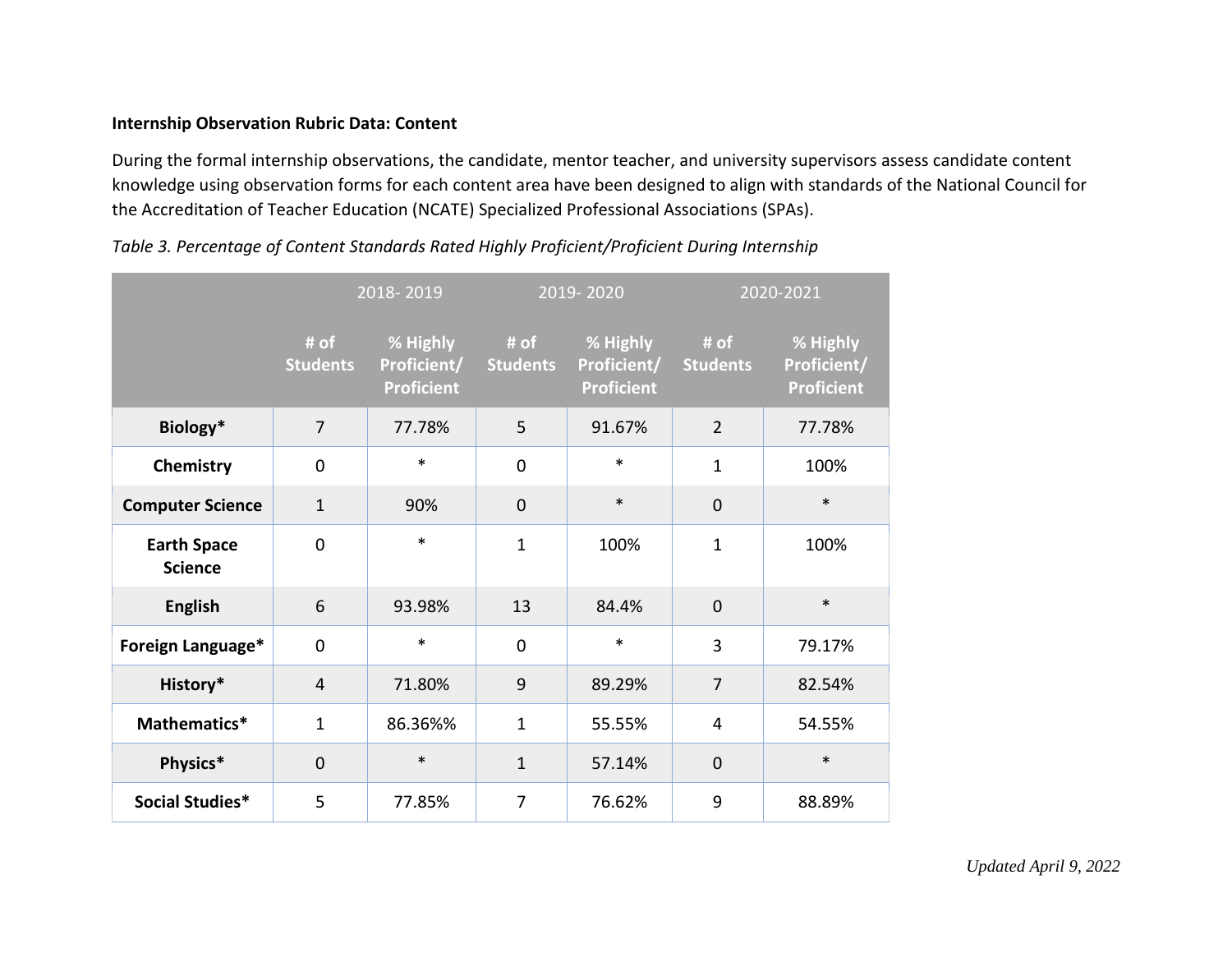*\*These subject specific content observation assessments include multiple domains; however, this table presents the percentage of total competencies that were rated highly proficient or proficient, across content domains.* 

The data illustrates that mentor teachers and university supervisors rate students as highly proficient or proficient across the standards for their respective content areas. The percentage of proficiency ratings for math (2019- 2020; 2020- 2021) and physics were below 60%. Closer examination of the raw data shows that for some of the items, between 25% and 62.5% of the respondents were rated as having "No opportunity to demonstrate" the standard. While this is likely a reflection of the data collection occurring within a specific course with a narrow set of curriculum standards (e.g., Geometry), there is an opportunity to further analyze this content area observation data to understand the types of experiences UMGC MAT interns have and identify potential gaps.

#### **MAT Graduate GPA**

To maintain national professional accreditation, the MAT program requires that candidates earn of 80% (B) or better on major assignments in courses. Additionally, candidates are required to complete each course with a grade of B or better to advance to the next course.

| 2018                                          | $\begin{array}{c} \n\text{and} \\ \end{array}$ | $\mathbf{a}\mathbf{a}\mathbf{a}$ | $\mathbf{a} \mathbf{a} \mathbf{a}$<br>'UZ_ |
|-----------------------------------------------|------------------------------------------------|----------------------------------|--------------------------------------------|
| $\rightarrow$<br>$\overline{\phantom{a}}$<br> | 3.84<br>_____                                  | 3.84                             | $\Omega$<br>. .<br>J.JL                    |

## **Measure 2: Satisfaction of employers and stakeholder involvement (Components R4.2, R5.3, RA4.1)**

Upon completion of the MAT program, graduates are surveyed about their experiences and asked to provide consent for the program to contact their employers. The employer contact information that is provided by exiting candidates and alumni during this survey is assembled into an employer distribution list. Each summer, employers on the list are sent an employer survey. Beginning during the 2021- 2022 school year, MAT staff will conduct phone interviews with selected employers.

Historically, the Education Unit (including the MAT and the Educational Technology programs) hosted an annual meeting with a large group of internal and external stakeholders, known as the Advisory Panel. The membership included representatives from various undergraduate degree programs, local district personnel (including human resource professionals and administrators), mentor teachers, faculty, university supervisors, and program staff. The advisory panel met at least annually until Spring 2019.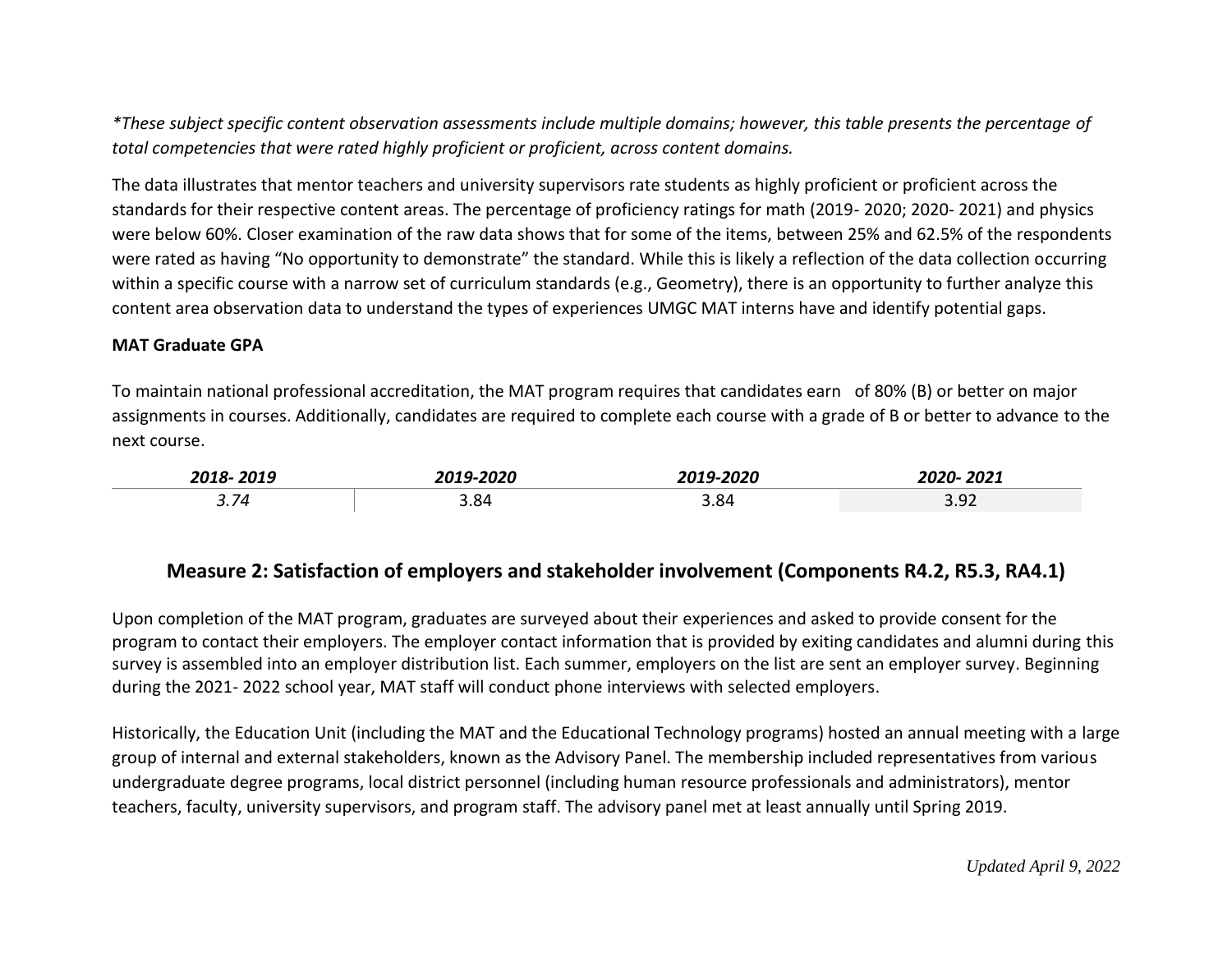While these meetings afforded department staff to gather feedback from some stakeholders about the various UMGC Education programs, the process was time consuming and did not provide significant opportunities for stakeholders to engage with department faculty and staff, review program data and workshop new innovations. Additionally, the needs of the MAT program vary significantly from the needs of the Educational Technology programs and the panel members' time and expertise was not utilized effectively. The [membership](https://umuc365-my.sharepoint.com/:x:/g/personal/monica_simonsen_umgc_edu/EWlsx0jy-1FKpQhvkOt9NFgBa9mXaY6Akj-wYSNipe4U_g?e=EXMacd) of the Advisory Panel was revised to ensure that the panel included expertise related to:

- Equity/Inclusion
- Assistive Technology
- Workforce Development- recruitment/retention of teachers
- Induction Support
- Teacher Education
- Inclusive Education

The UMGC MAT program began engaging with advisory panel members virtually to leverage their respective expertise. Intentionally soliciting input and feedback that is related to our internal strategic priorities (quality, growth, and branding) and is aligned with the members' respective expertise has already yielded significant program changes. A few examples from the 2020- 2021 year are described below:

- Feedback from LEA partners helped to shape the revised field and clinical experience requirements as part of the MAT preinternship course (EDTP 645)
- Feedback from community partners identified the need to recruit and retain teachers of color to the MAT program/field. As a result, MAT faculty collaborated with the UMGC Development Office to ensure that education students are eligible for a scholarship for HBCU graduates. In addition, UMGC has launched a fundraising effort to offset costs associated with teacher certification (e.g., certification exams).
- Faculty feedback has served as the impetus for numerous changes. One example is related to the development of a graduate award to recognize interns who demonstrate excellence across specific domains. Beginning in Fall 2020, MAT program completers will be eligible to be recognized for excellence during their internship.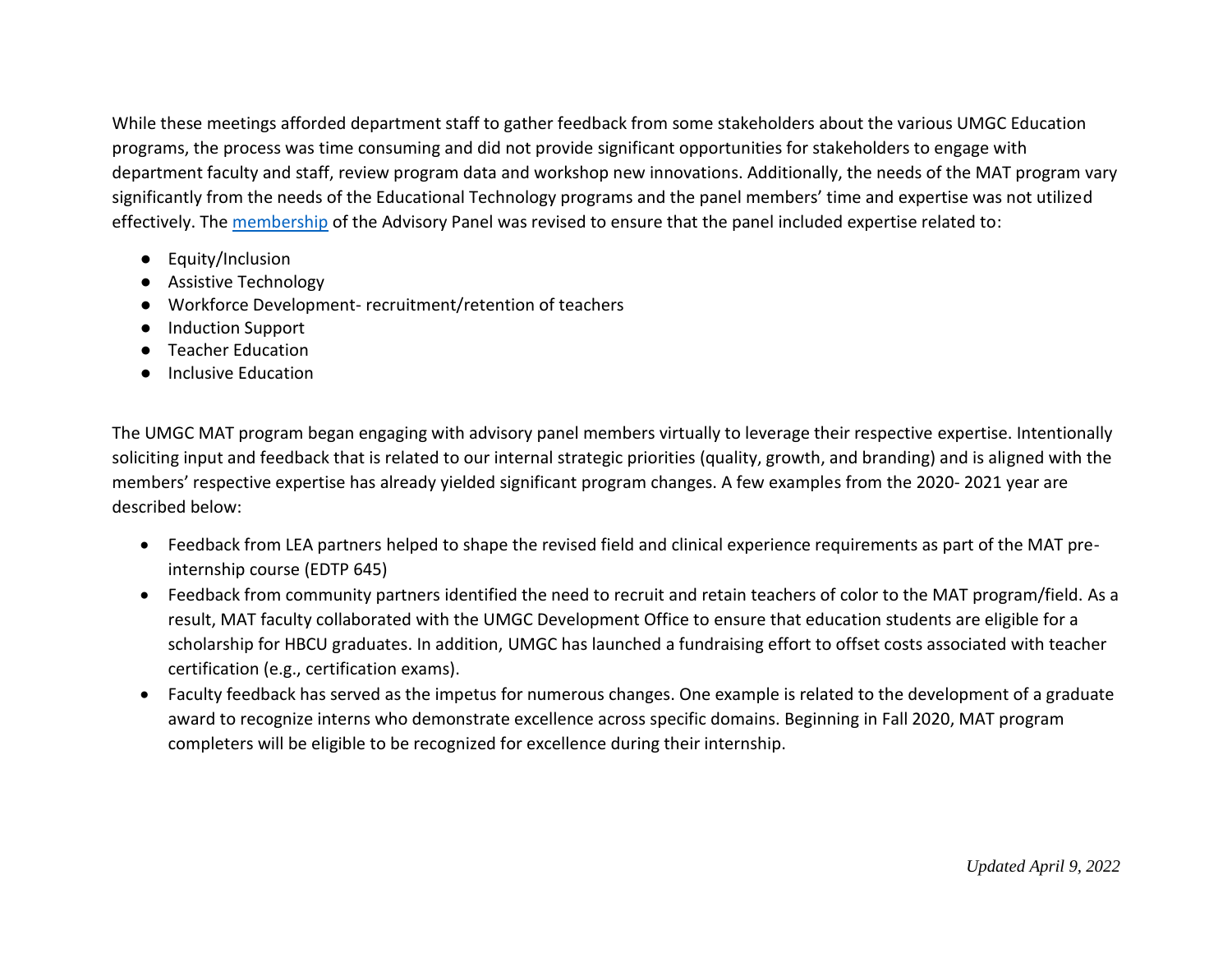# **Measure 3: Candidate competency at program completion (Component R3.3)**

### **Praxis II Data (2018- 2021)**

|            | AY 2018-2019 |           |    | AY 2019-2020 |                |    | AY 2020-2021 |       |    |
|------------|--------------|-----------|----|--------------|----------------|----|--------------|-------|----|
| Min. Score | Mean         | <b>SD</b> | N  | Mean         | <b>SD</b><br>N |    | Mean         | -SD   | N  |
| 157        | 177.8        | 12.94     | 57 | 178.8        | 9.89           | 29 | 178.1        | 12.26 | 19 |

*Table 4. Praxis II MAT Program Pass Rates Completers* 

|                                           |                             | <b>University of Maryland Global Campus</b> |                            | <b>Statewide</b>                   |                                     |                        |  |
|-------------------------------------------|-----------------------------|---------------------------------------------|----------------------------|------------------------------------|-------------------------------------|------------------------|--|
|                                           | Number Taking<br>Assessment | <b>Number Passing</b><br>Assessment         | Institutional<br>Pass Rate | <b>Number Taking</b><br>Assessment | <b>Number Passing</b><br>Assessment | Statewide<br>Pass Rate |  |
| All program completers<br>$(2020 - 2021)$ | 20                          | 18                                          | 90%                        | 319                                | 304                                 | 95.3%                  |  |
| All program completers<br>$(2019 - 2020)$ | 28                          | 28                                          | 100%                       | 342                                | 327                                 | 95.61%                 |  |
| All program completers<br>$(2018 - 2019)$ | 57                          | 52                                          | 91.23%                     | 534                                | 517                                 | 96.82%                 |  |

### **Student Learning Objectives Project**

The Student Learning Objectives (SLO) Project is an important initiative in the state of Maryland as well as in other states in the U.S. Student Learning Objectives (SLOs) are measurable instructional goals established for a specific group of students over a set period.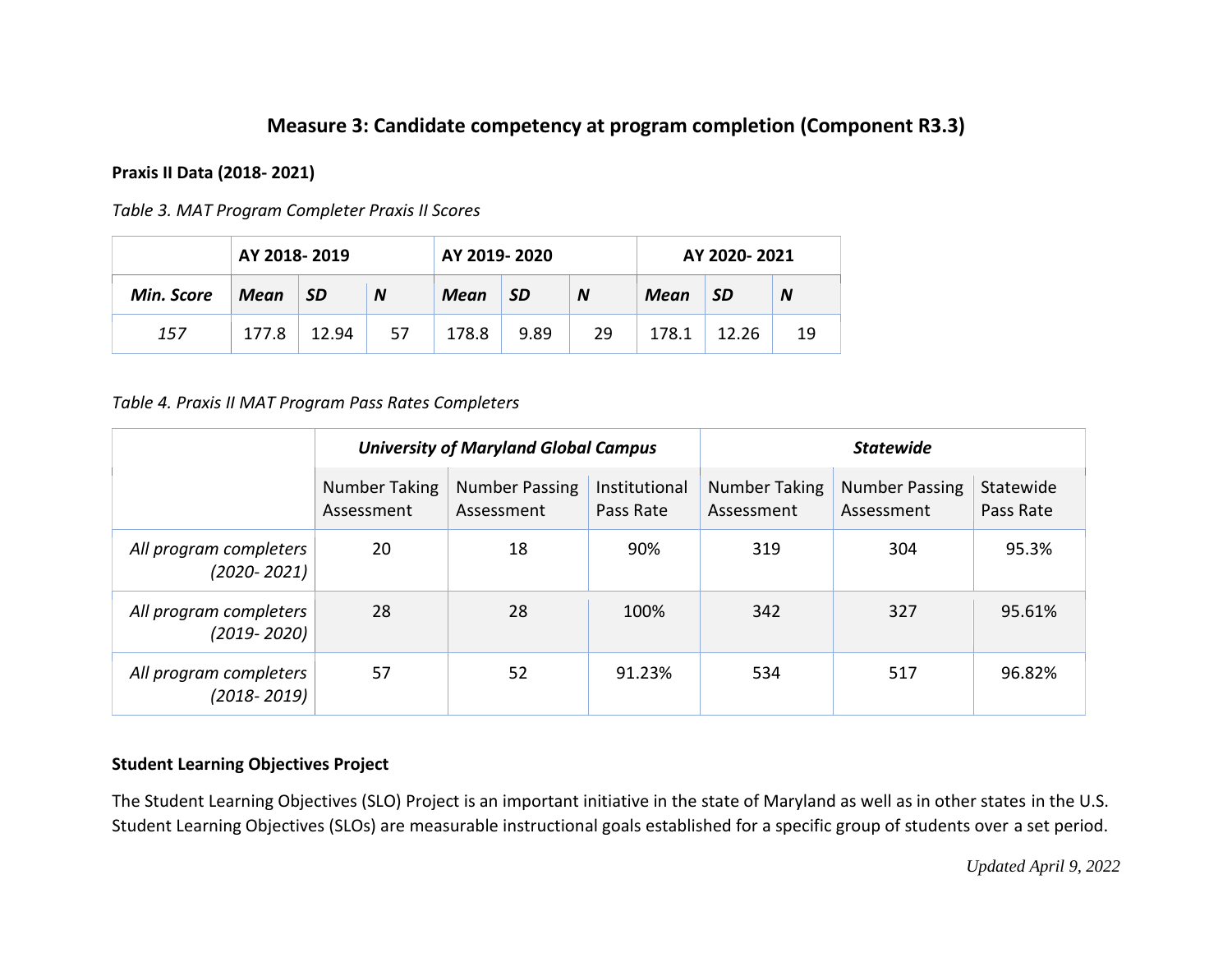In Maryland SLOs serve as one of the measures of student growth for the State Teacher Evaluation model and may represent 20% - 35% of a teacher's annual evaluation (REL Mid-Atlantic, 2018). As part of the MAT Program, the SLO Project is intended to help internship candidates become skilled in the ability to use instructional practices that promote student achievement. The MAT program tracks and improves support for SLO performances by providing coaching to university supervisors. Additionally, emphasis has been placed on helping candidates develop a thorough literature review. The data indicates that candidates need additional support in examining data and the impact on student learning, as well as describing implications for future practice. The table provides the percentage of total students who met standards of 80% or better on each rubric criterion (2016-2019).

*# of Completers Min Max Mean % Proficient across all rubric criterion AY 2018- 2019 Fall 2018* N=8 80% 100% 94% 76% *Spring 2019* **N=19** 85% 100% 96.1% 100% *AY 2019- 2020 Fall 2019* N=22 *Spring 2020* N=12 93% 100% 98.2% 100% *AY 2020- 2021 Fall 2020* N=16 80% 98% 92.8% 87.5% *Spring 2021* **N=10** 80% 100% 90% 90% 90%

*Table 5. Student Learning Objectives Project Results (SLO)* 

### **Candidate Preservice Assessment of Student Teaching (CPAST) Observation Rubric Data**

Interns are rated using the CPAST summative assessment by both their mentor teachers and university supervisors. The rubric is comprised of two subscales: (1) Pedagogy and (2) Dispositions with detailed descriptors of observable, measurable behaviors, to guiding scoring decisions. The percentage of students who met or exceeded expectations as measured by the CPAST pedagogy scale during the final internship observation is presented in the table below. The items that are aligned to AAQEP standards are presented in the respective sections of this report, along with the operational definition and criteria for the scale.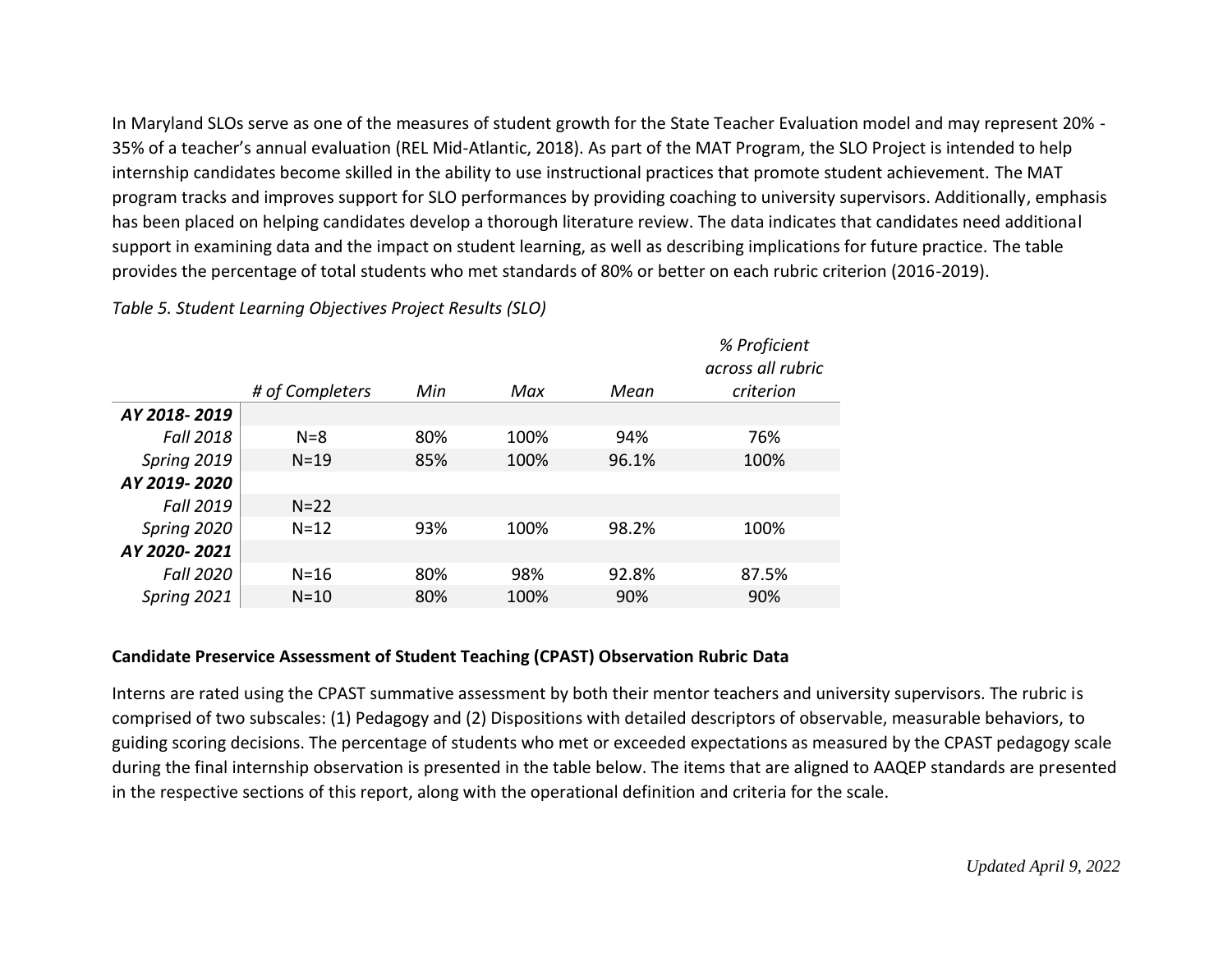|                                   |        | 2018-2019 (n=38) |           |        | 2019-2020 (n=39) |           | 2020-2021 (n=30) |      |           |  |
|-----------------------------------|--------|------------------|-----------|--------|------------------|-----------|------------------|------|-----------|--|
| Rubric                            | %      | Mean             | <b>SD</b> | %      | <b>Mean</b>      | <b>SD</b> | %                | Mean | <b>SD</b> |  |
| A. Focus for Learning: Standards  | 91.43% | 2.68             | 0.63      | 77.14% | 2.49             | 0.81      | 91.80%           | 2.73 | 0.57      |  |
| and Objectives / Targets          |        |                  |           |        |                  |           |                  |      |           |  |
| <b>B. Materials and Resources</b> | 94.28% | 2.68             | 0.53      | 92.86% | 2.72             | 0.54      | 91.80%           | 2.68 | 0.59      |  |
| C. Assessment of P-12 Learning    | 91.43% | 2.44             | 0.69      | 92.86% | 2.57             | 0.6       | 98.36%           | 2.62 | 0.58      |  |
| D. Differentiated Methods         | 85.72% | 2.32             | 0.67      | 81.43% | 2.4              | 0.73      | 93.45%           | 2.51 | 0.62      |  |
| E. Learning Target and            | 94.29% | 2.57             | 0.65      | 90.00% | 2.5              | 0.63      | 98.36%           | 2.75 | 0.53      |  |
| <b>Directions</b>                 |        |                  |           |        |                  |           |                  |      |           |  |
| F. Critical Thinking              | 90.00% | 2.57             | 0.63      | 92.86% | 2.43             | 0.6       | 93.45%           | 2.55 | 0.64      |  |
| G. Checking for Understanding     | 88.57% | 2.44             | 0.65      | 85.72% | 2.3              | 0.69      | 95.09%           | 2.57 | 0.62      |  |
| H. Digital Tools and Resources    | 94.28% | 2.47             | 0.55      | 91.42% | 2.67             | 0.53      | 96.72%           | 2.73 | 0.48      |  |
| I. Safe and Respectful Learning   | 92.86% | 2.72             | 0.54      | 92.86% | 2.7              | 0.57      | 96.72%           | 2.88 | 0.45      |  |
| Environment                       |        |                  |           |        |                  |           |                  |      |           |  |
| J. Data-Guided Instruction        | 84.29% | 2.35             | 0.69      | 81.43% | 2.42             | 0.77      | 96.72%           | 2.53 | 0.59      |  |
| K. Feedback to Learners           | 92.85% | 2.54             | 0.58      | 91.43% | 2.48             | 0.63      | 91.80%           | 2.61 | 0.58      |  |
| L. Assessment Techniques          | 94.29% | 2.49             | 0.65      | 92.86% | 2.6              | 0.55      | 96.73%           | 2.58 | 0.59      |  |
| M. Connections to Research and    | 82.86% | 2.31             | 0.77      | 72.86% | 2.27             | 0.91      | 95.08%           | 2.63 | 0.66      |  |
| Theory                            |        |                  |           |        |                  |           |                  |      |           |  |
| <b>Total Percentage</b>           | 90.55% |                  |           | 87.36% |                  |           | 95.08%           |      |           |  |

*Table 6. CPAST Pedagogy Ratings: Percentage of Students Exceeded/Met Expectations* 

*Table 7. CPAST Dispositions Ratings: Percentage of Students Exceeded/Met Expectations* 

|                                                  | 2018-2019 (n=38) |             |           |        | 2019-2020 (n=39) |           | 2020-2021 (n=30) |      |           |
|--------------------------------------------------|------------------|-------------|-----------|--------|------------------|-----------|------------------|------|-----------|
| <b>Rubric</b>                                    | %                | <b>Mean</b> | <b>SD</b> | %      | <b>Mean</b>      | <b>SD</b> | %                | Mean | <b>SD</b> |
| A. Participates in Professional Development (PD) | 98.53%           | 2.69        | 0.46      | 95.71% | 2.81             | 0.4       | 98.36%           |      | 0.51      |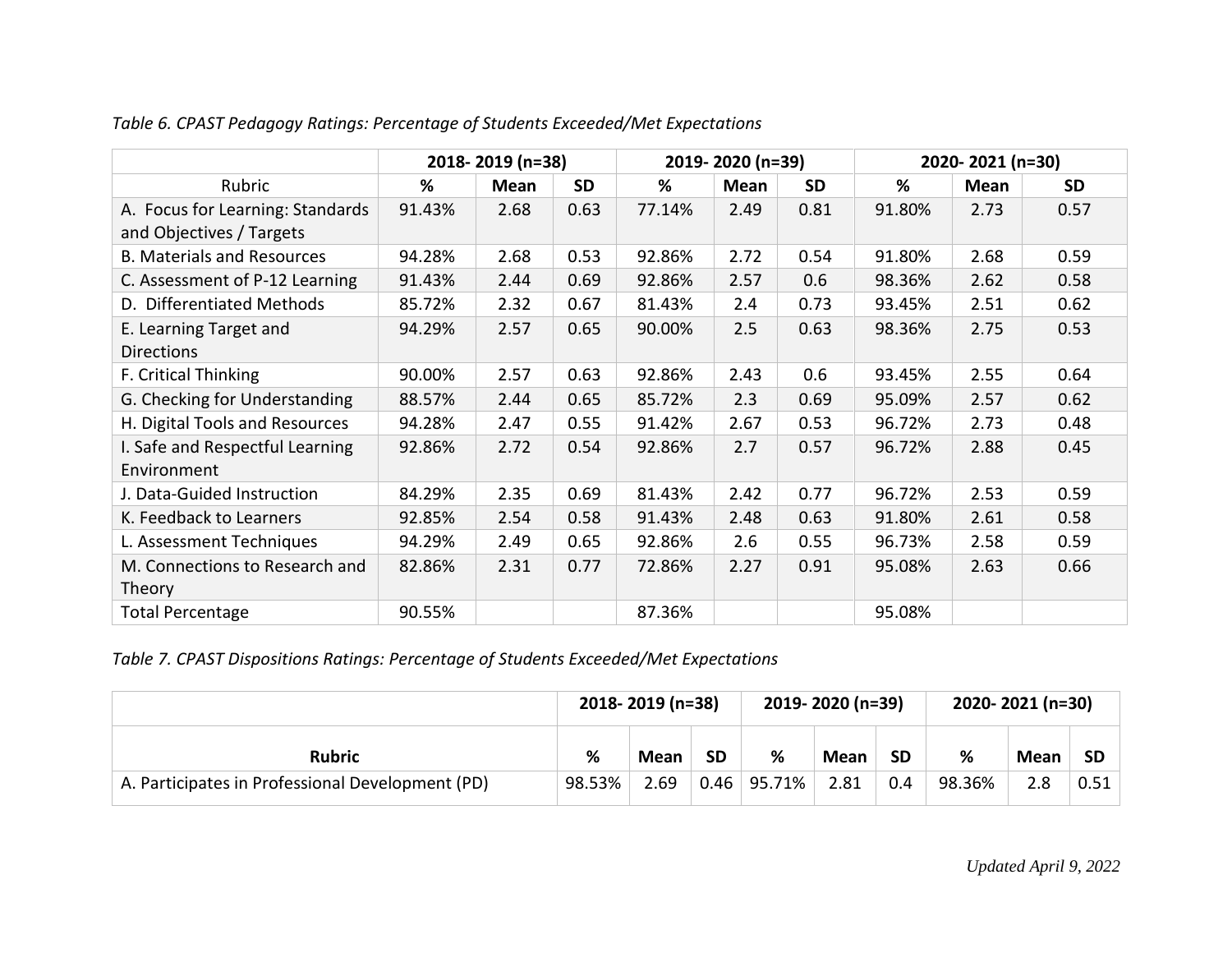|                                                                                    |        | 2018-2019 (n=38) | 2019-2020 (n=39) |        | 2020-2021 (n=30) |           |         |             |           |
|------------------------------------------------------------------------------------|--------|------------------|------------------|--------|------------------|-----------|---------|-------------|-----------|
| <b>Rubric</b>                                                                      | %      | Mean             | <b>SD</b>        | %      | <b>Mean</b>      | <b>SD</b> | %       | <b>Mean</b> | <b>SD</b> |
| B. Demonstrates Effective Communication with Families                              | 89.70% | 2.49             | 0.61             | 87.14% | 2.62             | 0.55      | 100.00% | 2.72        | 0.45      |
| C. Demonstrates Punctuality                                                        | 92.65% | 2.75             | 0.56             | 97.14% | 2.77             | 0.48      | 100.00% | 2.93        | 0.25      |
| D. Meets Deadlines and Obligations                                                 | 89.71% | 2.67             | 0.63             | 95.71% | 2.71             | 0.54      | 93.45%  | 2.77        | 0.61      |
| E. Preparation                                                                     | 97.06% | 2.73             | 0.48             | 91.42% | 2.77             | 0.49      | 98.37%  | 2.88        | 0.32      |
| F. Collaboration                                                                   | 98.53% | 2.75             | 0.44             | 97.14% | 2.77             | 0.48      | 98.37%  | 2.84        | 0.49      |
| G. Advocacy to Meet the Needs of Learners or for the<br><b>Teaching Profession</b> | 91.18% | 2.42             | 0.6              | 92.85% | 2.55             | 0.55      | 98.36%  | 2.7         | 0.55      |
| H. Responds Positively to Feedback/Constructive<br>Criticism                       | 98.53% | 2.84             | 0.41             | 94.29% | 2.74             | 0.55      | 98.36%  |             |           |
| <b>Total Percentage</b>                                                            | 94.48% |                  |                  | 93.93% |                  |           | 98.16%  |             |           |

 *Note: Candidates are rated as 4= Highly Proficient; 3= Proficient; 2= Developing; 1= Insufficient.* 

## **Measure 4: Ability of completers to be hired in education positions for which they have prepared**

### **UMGC MAT Complete Capstone Surveys (2018- 2021)**

At the end of the internship semester, MAT candidates are given an opportunity to complete an online survey. The feedback gathered from this survey provides valuable information about candidates' perceptions of their learning and the support they received during the program. The following table indicates the percentage of MAT graduates who 'strongly agree' or 'agree' with the survey statements. Below is a comparative table with question-by-question responses for the past three AY's.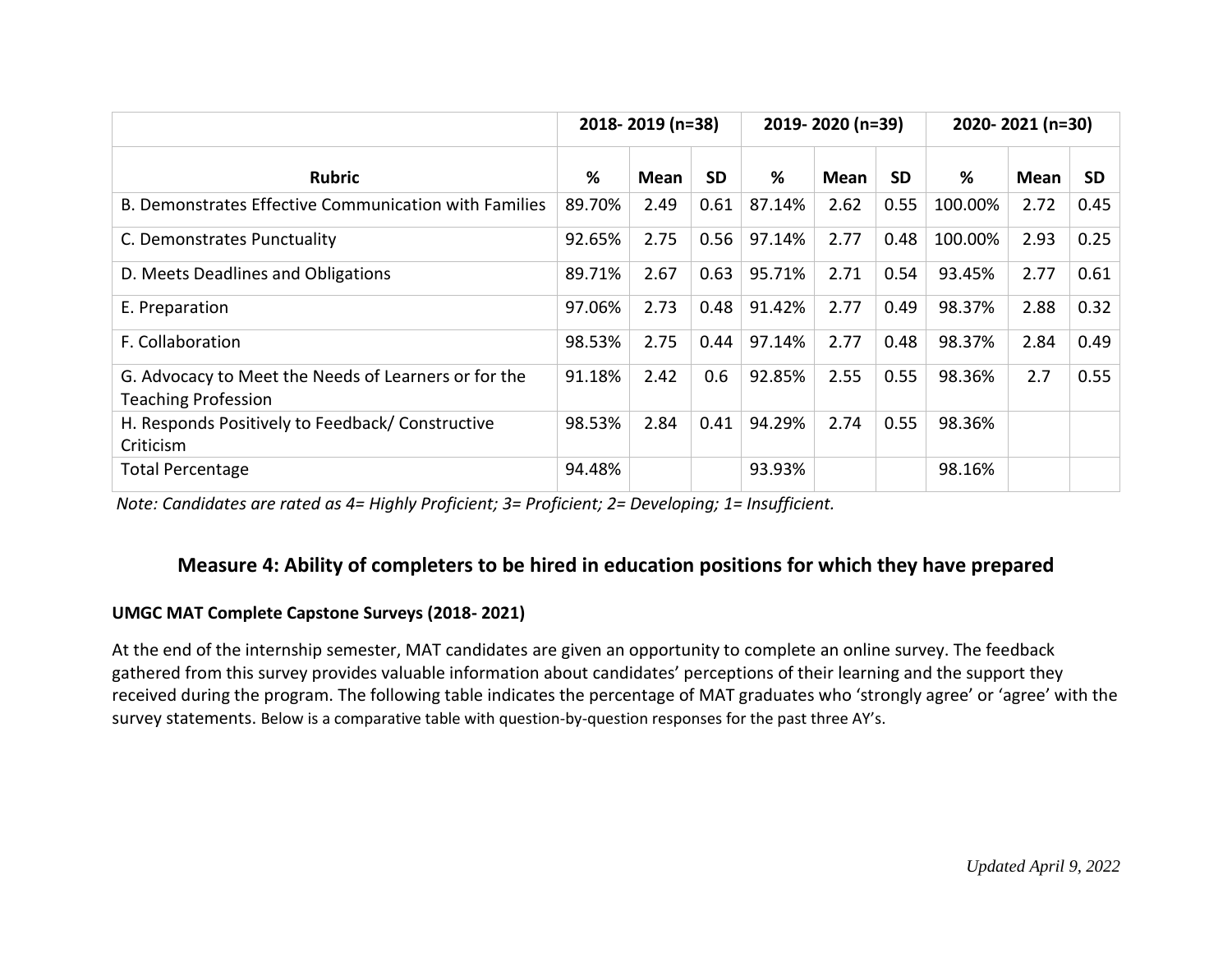### *Table 8. UMGC MAT Completer Surveys (2018- 2021)*

|                                                                                                                                                                                                    |                        |                           |                         | $\cdots$                    |                         |                        |
|----------------------------------------------------------------------------------------------------------------------------------------------------------------------------------------------------|------------------------|---------------------------|-------------------------|-----------------------------|-------------------------|------------------------|
| <b>Survey Questions</b>                                                                                                                                                                            | Fall<br>2018;<br>$N=9$ | Spring<br>2019;<br>$N=18$ | Fall<br>2019;<br>$N=21$ | Spring<br>2020;<br>$N = 9*$ | Fall 2020;<br>$N = 10*$ | Spring 2021.<br>$N=7*$ |
| The MAT courses and field experiences prepared you<br>adequately for the internship responsibilities.                                                                                              | 89%                    | 89%                       | 89%                     | 89%                         | 100%                    | 100%                   |
| After completing the internship, you were ready to<br>begin a professional teaching assignment.                                                                                                    | 89%                    | 94%                       | 94%                     | 100%                        | 100%                    | 100%                   |
| Internship helped you use data informed decisions to<br>set long and short-term goals for future instruction<br>and assessment.                                                                    | 100%                   | 100%                      | 89%                     | 89%                         | 100%                    | 100%                   |
| Internship helped develop knowledge and skills to plan<br>and implement research-based instructional plans.                                                                                        | 100%                   | 89%                       | 89%                     | 78%                         | 100%                    | 100%                   |
| Internship helped develop professional dispositions.                                                                                                                                               | 100%                   | 89%                       | 100%                    | 89%                         | 100%                    | 100%                   |
| Internship helped develop knowledge and skills to<br>assess student learning.                                                                                                                      | 100%                   | 100%                      | 100%                    | 89%                         | 100%                    | 100%                   |
| Internship helped with the ability to work with diverse<br>students with exceptionalities and cultural<br>backgrounds.                                                                             | 100%                   | 94%                       | 94%                     | 100%                        | **100%                  | **100%                 |
| Internship helped with a use of a variety of<br>appropriate technologies that engage learners, are<br>relevant to the instructional objectives, and extend<br>learners' understanding of concepts. | 100%                   | 89%                       | 89%                     | 100%                        | 100%                    | 100%                   |
| The internship helped you actively involve learners to<br>create and manage a safe and respectful learning<br>environment using routines and transitions.                                          | 100%                   | 100%                      | 100%                    | 100%                        | 90%                     | 100%                   |

### **Percentage of Completers who indicated they "Strongly Agree" or "Agree" with the following statements.**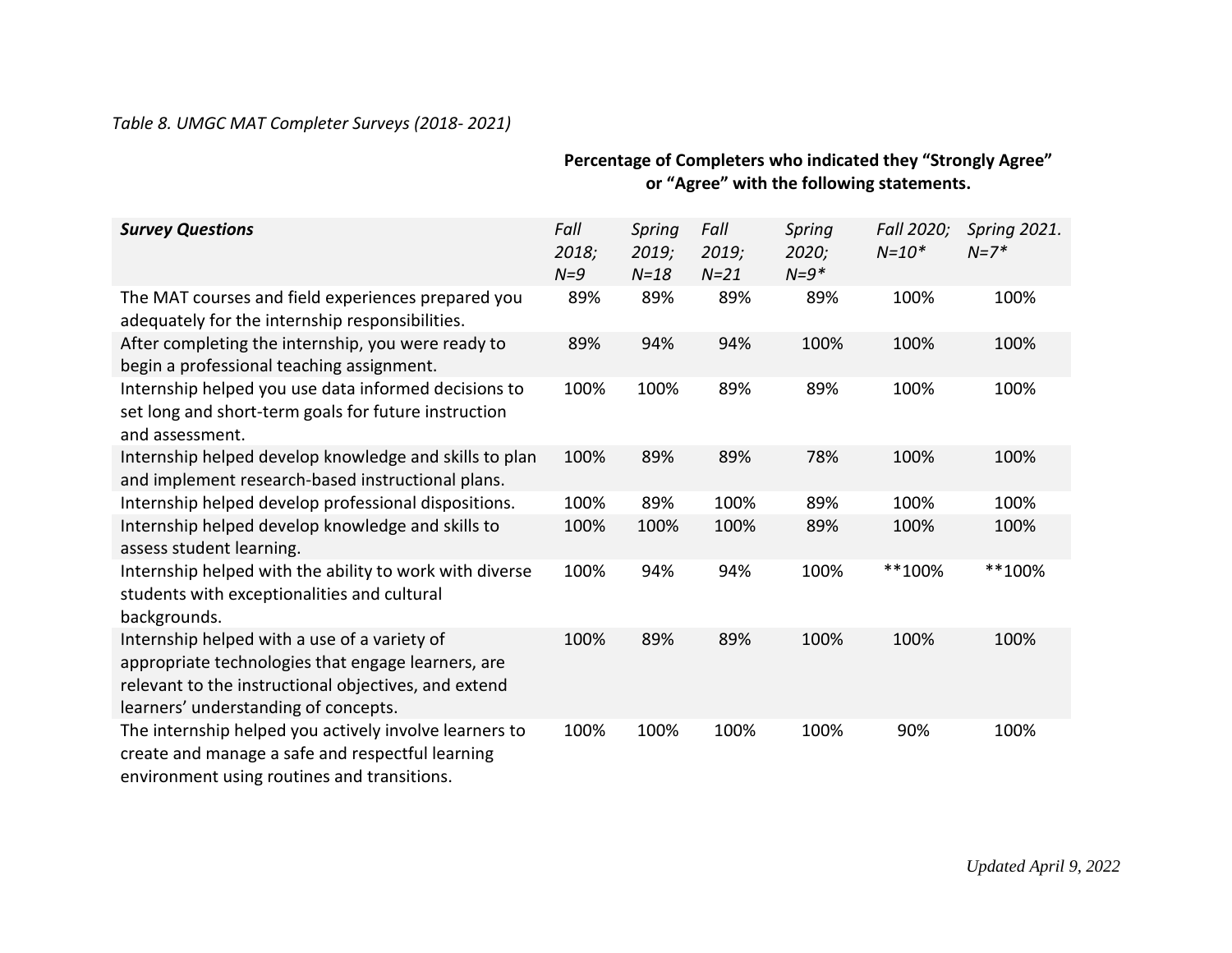## **Percentage of Completers who indicated they "Strongly Agree" or "Agree" with the following statements.**

| The SLO project helped you systematically examine<br>learning outcomes of students with your mentor<br>teacher.                              | 100% | 100% | 83%  | 67% | 90%  | 85.7% |
|----------------------------------------------------------------------------------------------------------------------------------------------|------|------|------|-----|------|-------|
| The SLO project helped you analyze and reflect on<br>student outcomes, and you were able to plan for<br>improving student performance.       | 100% | 100% | 100% | 67% | 90%  | 85.7% |
| Your cooperating teaching effectively modeled<br>professional dispositions.                                                                  | 100% | 100% | 100% | 67% | 100% | 100%  |
| Your cooperating teacher was supportive and served<br>effectively as a mentor during the internship.                                         | 100% | 100% | 100% | 67% | 80%  | 100%  |
| You would recommend your cooperating teacher as a<br>mentor for future MAT interns in the program.                                           | 100% | 100% | 100% | 67% | 80%  | 85.7% |
| Your university supervisor effectively guided you<br>through the internship process and was effective in<br>carrying out the MAT procedures. | 100% | 89%  | 89%  | 78% | 90%  | 85.7% |
| Your university supervisor communicated regularly,<br>was supportive, and served effectively as a mentor<br>during the internship.           | 85%  | 94%  | 94%  | 78% | 90%  | 85.7% |
| You would recommend your university supervisor as a<br>mentor for future MAT interns in the program.                                         | 88%  | 94%  | 94%  | 78% | 90%  | 85.7% |

*\*Interns during the Spring 2020, Fall 2020, and Spring 2021 semesters experienced significant disruption due to the COVID-related school closures.* 

*\*\*Question revised to read: Ability to implement culturally responsive instruction with diverse learners.*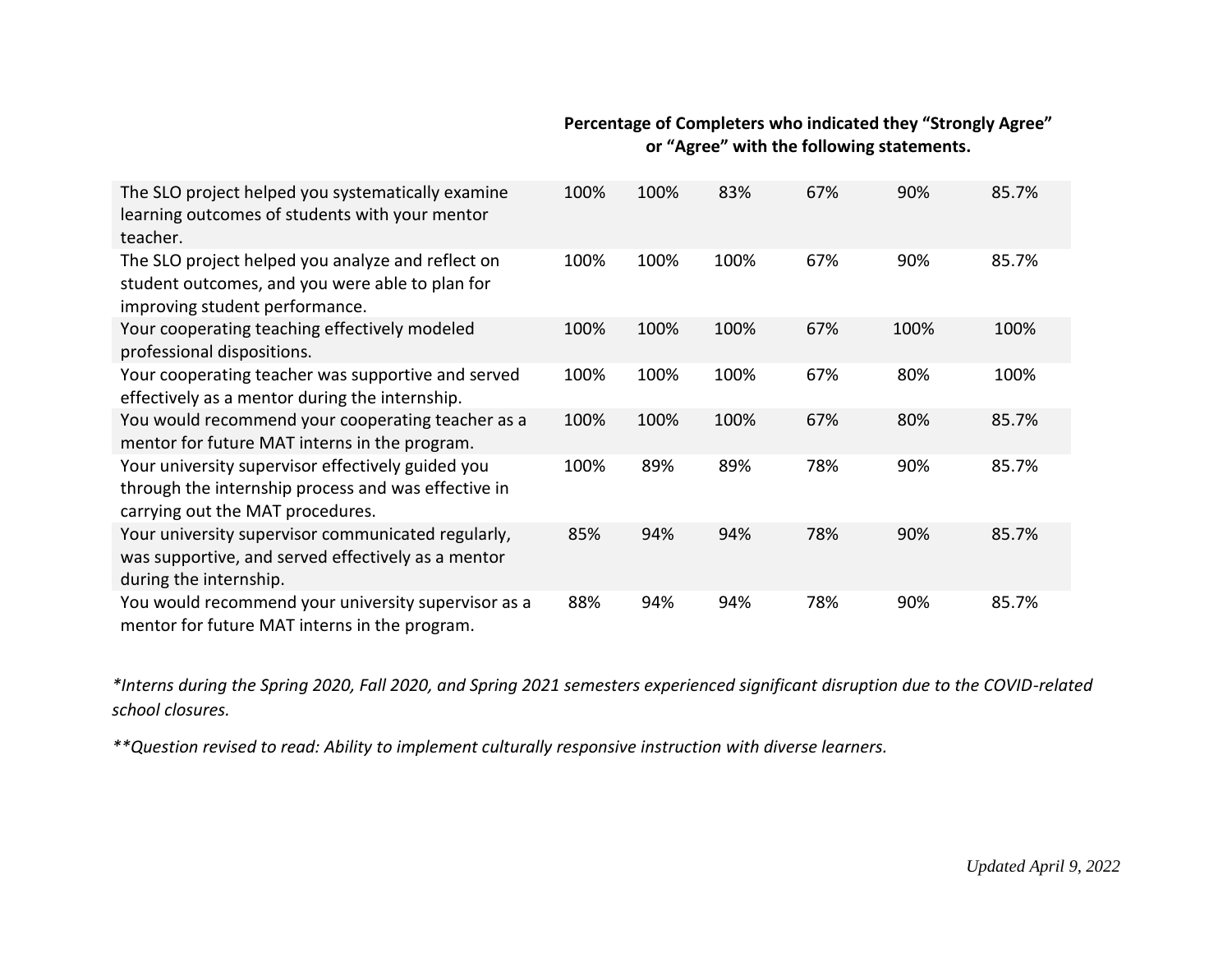#### **Alumni Follow-Up Data**

The Maryland State Department of Education (MSDE) requires all approved Educator Preparation Programs (EPPs) to report percentage of completers who are working in Maryland public schools. To maintain updated, accurate records of alumni, their contact information, and employment status, the MAT program engages in the following processes:

- Completer/capstone surveys that solicit personal contact information for graduates.
- Alumni follow-up surveys and individual emails
- Review of publicly available staff data (Click [here](https://reportcard.msde.maryland.gov/Graphs/#/DataDownloads/datadownload/3/17/6/99/XXXX/2020) and scroll down to "Staff Data").

#### *Alumni Survey*

The MAT alumni survey feedback is part of a formal, scheduled process for receiving input about how prior candidates' program instruction and support have translated into their current teaching career. The survey uses fifteen, 4-point Likert-type scale questions (Strongly Agree, Agree, Disagree, Strongly Disagree). The survey is sent to alumni 1 year, 2 years and 3 years out. Questions are designed to elicit feedback on authentic application of the program's objectives, proficiencies and dispositions. The survey results then become a strong element for MAT continual improvement discussions and plans. This feedback loop also informs unit administration of program needs for refinement of assignments, rubrics, instructor and candidate support and training, candidate performance and unit operations.

In Summer of 2021, 36 alumni responded and 74% Agreed or Strongly Agreed that the MAT Program prepared them for their professional teaching position.

### *Table 9. Alumni survey feedback*

|                                                              | Domain Survey Questions | % "Strongly Agreed" or<br>"Agreed" |
|--------------------------------------------------------------|-------------------------|------------------------------------|
| Pedagogical Content Knowledge and Skills   Q5,- Q8, Q11, Q12 |                         | 95%                                |
| Ability to Help All Students Learn $\vert$ Q1-Q9             |                         | 88%                                |
| Professional Dispositions   Q10, Q13- Q15                    |                         | 94%                                |
| Content Knowledge $\vert$ Q5, Q6, Q8                         |                         | 92%                                |